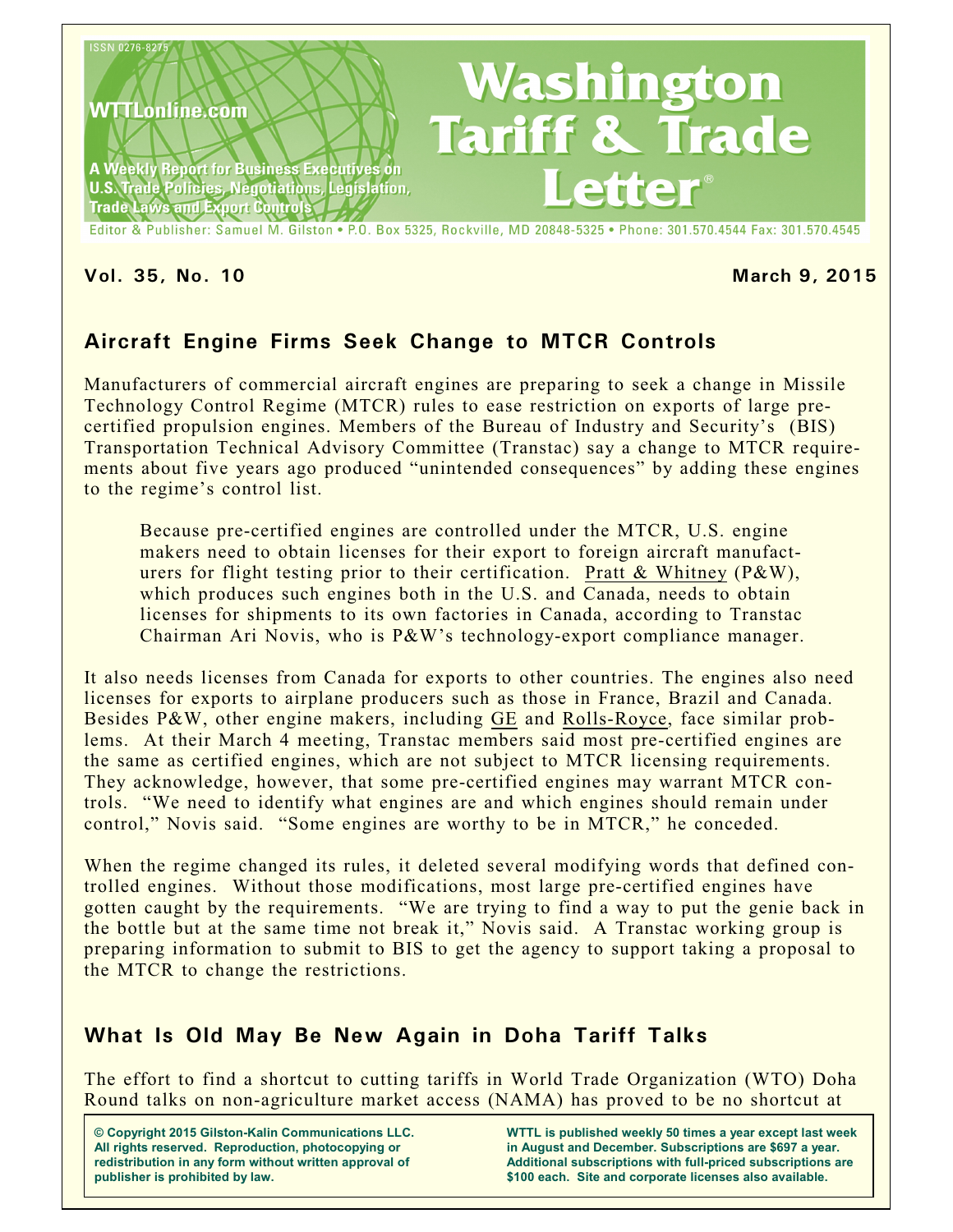all and has prompted proposals to go back to the old "request-offer" approach to tariff negotiations. At a March 2 meeting of the Doha NAMA negotiating group, chairman Remigi Winzap, the Swiss ambassador to the WTO, conceded "what's today on the table, as it stands, cannot fly," according to one source at the meeting.

NAMA talks have tried to use a formula approach, known as the "Swiss formula," to cutting tariffs using different reduction percentages or "modalities" for developed, developing and least developed countries. The U.S. has complained that the last proposed cuts in 2008 weren't deep enough for advanced developing countries such as China, India and Brazil. Developing countries have complained the percentage for developed countries still left key tariffs, such as for apparel, too high.

At the NAMA meeting, Argentina proposed going back to the request-offer approach that had been used in previous multilateral rounds of trade negotiations. Under the requestoffer process, countries negotiate bilaterally with each other, identifying specific tariffs that are important to their exporters and requesting cuts in those duties. In response, countries make offers on what tariffs they are willing to reduce. With 160 WTO members and thousands of tariff lines, the process was seen as too slow and complicated. After 13 years of negotiations, the formula approach hasn't moved any faster.

The Argentine proposal reportedly drew mixed reactions from members, some wanting to stick to the formula approach, others suggesting combining the two ideas, and some supporting the proposal. A U.S. representative said the U.S. looked forward to seeing the details of the Argentine plan. No decision was reached at the meeting. "Most members are in general showing a certain openness to envisage alternative approaches to the Swiss formula," Winzap reportedly said.

He also noted that the NAMA negotiations still have to address non-tariff barriers (NTB) to trade and be tied to progress in talks on agriculture and services. He said the 2008 proposal, known as Rev 3, "is not obsolete" but presents difficulties for some countries and those problems have to be addressed to get everybody on board. He encouraged members to bring new proposals to try to found a common ground.

#### **Obama's Trade Agenda Draws Yawns**

President Obama's annual trade report and agenda report, released March 4, met with almost complete silence from trade supporters and critics because it said little new. As expected, the top agenda items for 2015 are the Trans-Pacific Partnership (TPP) and Transatlantic Trade and Investment Partnership (TTIP), along with three sectoral talks in services, information technology and environmental goods. The agenda also touted the "critical role" the U.S. played in the "first fully multilateral trade agreement in the history of the World Trade Organization (WTO), the Trade Facilitation Agreement."

The report used slightly different wording to refer to fast track trade promotion authority (TPA). "To further strengthen America's ability to lead on trade, President Obama has called on Congress to work with him to secure approval of bipartisan Trade Promotion Authority," it said. Last year's report said the administration was "working with Congress to support broad bipartisan passage" of TPA. In a nod to domestic trade critics, the report said the administration "is committed to working with Congress to renew the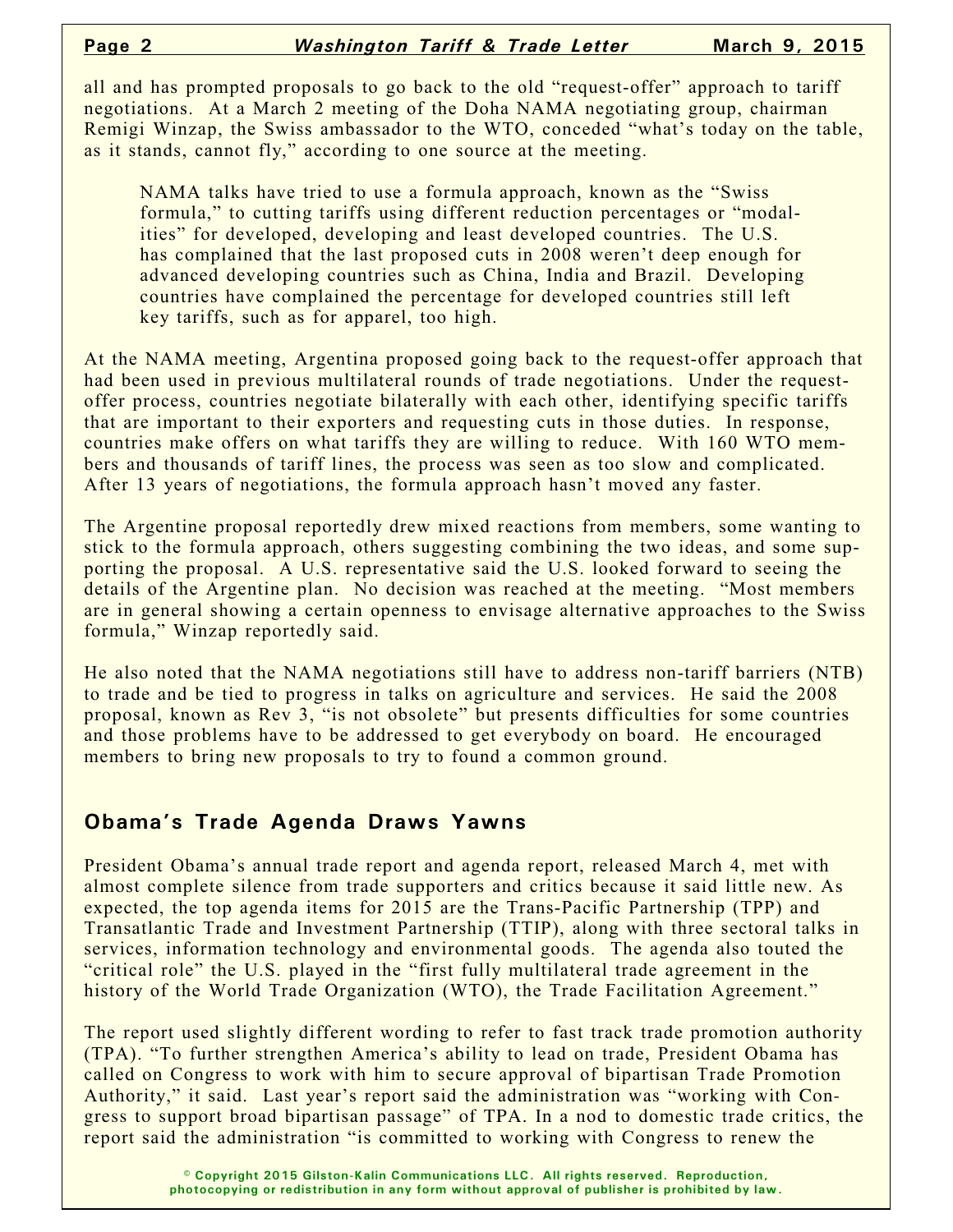Trade Adjustment Assistance (TAA) programs, which expired on December 31, 2013, to provide critical support for Americans facing short-term trade-related transitions." Sen. Sherrod Brown (D-Ohio) and Reps. Sander Levin (D-Mich.) and Adam Smith (D-Wash.) introduced Trade Adjustment Assistance Act (S. 568/H.R. 1088) Feb. 25 to extend the TAA program through 2020 (see **WTTL**, March 2, page 9).

To the possible dismay of Democrats who are pushing to include currency manipulation in ongoing trade talks, the word "currency" is not found in the 354 pages of the agenda and annual report. In a briefing to foreign reporters March 3 Under Secretary of State Catherine Novelli explained why the administration consistently has punted the currency issue to Treasury.

"We feel very strongly that we would not want to be in a situation where we would have our own independent Federal Reserve Bank, for example, being subjected to binding international dispute settlement about decisions it makes," she said. That is why "we have been resisting having currency as part of the binding obligations of the TPP."

Novelli also tackled questions about other countries such as Turkey joining the TTIP. "Given the things that we have on our plate on TTIP, we really do have to focus on that before we think about what's next and who would be next and if anybody would be next, and that just wasn't part of the contemplation when we started it, but it doesn't mean that that can't be part of the contemplation once we're finished," she said.

## **USTR Drop Alibaba Unit from Notorious Market List**

The U.S. Trade Representative's (USTR) office dropped from its annual Notorious Markets report March 5 a unit of Alibaba, China's giant online retailer. The report said it took Taobao.com off the list because of its "efforts to address rights holder and consumer complaints." In addition, Alibaba filed comments with the office, explaining its efforts to remove illegal products from its websites, trade officials said.

The fifth annual name-and-shame report includes other Chinese websites and physical markets that sell counterfeit and pirated goods and says China continues "to facilitate the distribution of significant quantities of counterfeit merchandise for consumption in China and abroad." Some Chinese markets "offer an extensive catalogue of products, and will arrange for on-demand manufacture and worldwide shipping of counterfeit products," it reports.

Nonetheless, the report praises Chinese efforts to close down some markets. "A number of online markets in China have been the subject of deterrent enforcement actions in China's courts, and in many cases Chinese authorities do engage in routine enforcement actions in physical markets as well. The United States welcomes these efforts and recommends their expansion to combat more effectively the scale of the reported problem both in China and worldwide," it says.

The USTR puts new emphasis on domain name registrars that "reportedly are playing a role in supporting counterfeiting and piracy online." It says it is critical for rights holders to be able to enforce their rights through Internet Corporation for Assigned Names and Numbers procedures and policies. "However, the IPR enforcement system can break down when the tools available to rights holders become ineffective, due to,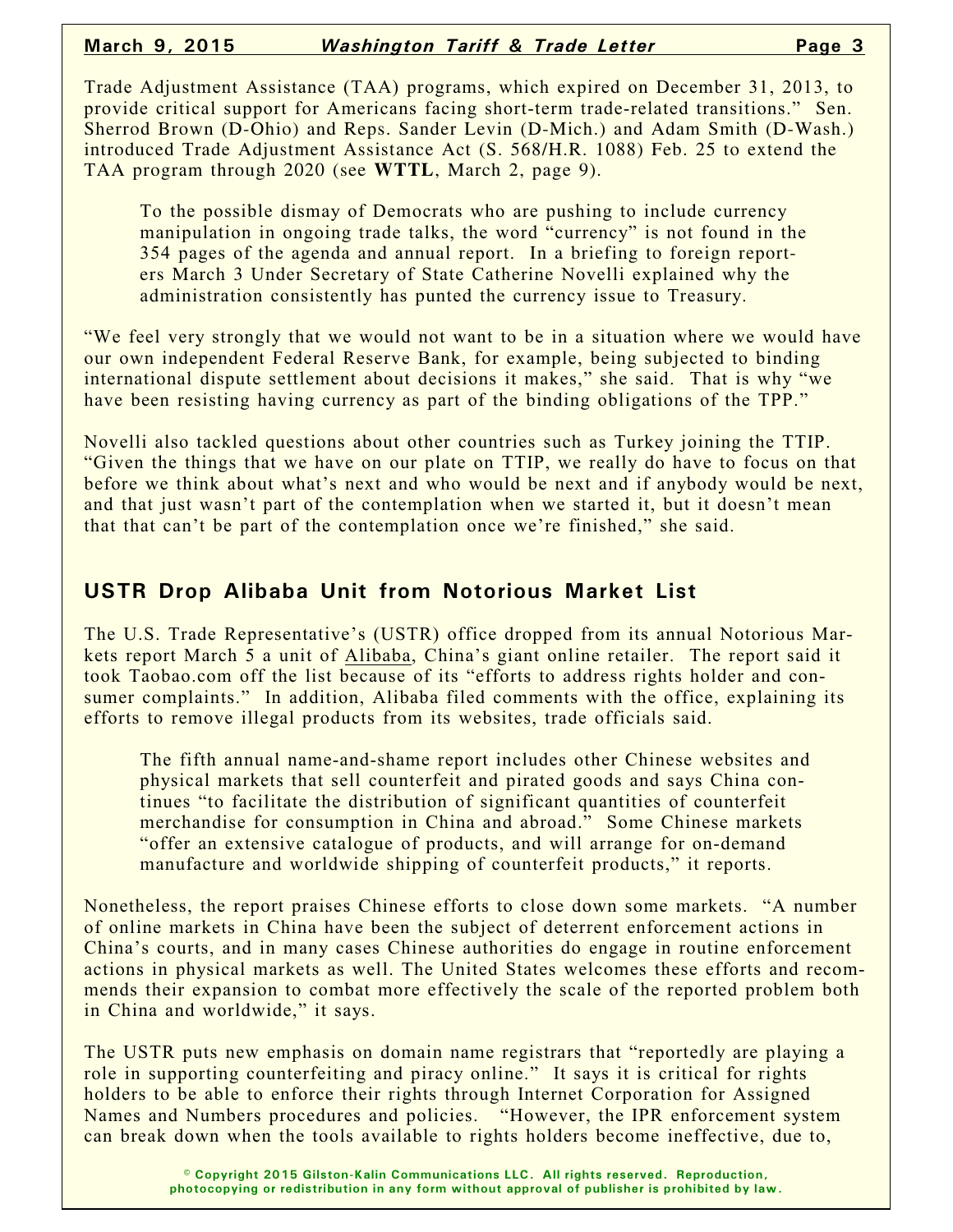among other things, the failure of domain name registrars or other similarly situated entities to follow rules intended to help combat illicit activity." The Notorious Markets report is an offshoot of the USTR's annual Special 301 report on foreign enforcement of intellectual property rights (IPR). It is based on public comments submitted to the USTR's office and publicly available information.

"The List does not purport to reflect findings of legal violations, nor does it reflect the U.S. Government's analysis of the general IPR protection and enforcement climate in the country concerned," the report states. Although it identifies notorious markets in 11 countries, including in Mexico, Brazil, Ukraine, Canada and Poland, it claims countries where some markets were identified in the past have worked to shut them down. In other cases, some sites have closed down on their own for various reasons.

"The listing process works, commanding the attention of marketplace operators and responsible governments. This year's report again mentions markets removed from the list, either because they were shut down by law enforcement or because the market operators have taken appropriate steps to ensure their market is not used for piracy," said International Intellectual Property Alliance Counsel Steven J. Metalitz in a statement.

### **Chinese Investment in U.S. Outpaces U.S. Investment in China**

Chinese investment in U.S. mergers and acquisitions from 2011 to 2013 exceeded U.S. investment in China, according to a new report from the staff of the U.S.-China Economic and Security Review Commission (USCC). While the report says it is too early to tell whether this is a permanent shift, it says inward investment is being fueled by state governments that have established offices in China to entice investment to their states.

USCC staff counted 25 states with offices in China. Among these, states from the South, such as Georgia and the Carolinas, conduct very active outreach. Chinese investments are going into a wide range of industries large and small, including "operations that capitalize on cheap U.S. energy and farm goods, to corporate acquisitions in the automotive sector and research and development-driven projects in healthcare and pharmaceuticals."

The report, based on a survey of about a dozen state government programs, also found state governments helping Chinese investors take advantage of the EB-5 visa program, which gives "green cards" to foreign investors who make \$1 million investments in the U.S. or \$500,000 investments in areas of high unemployment. "Although EB-5 investors can act on their own, they often turn to Immigrant Investor Regional Centers (Regional Centers) to help identify and vet projects that qualify for the EB-5 program, and to seek assistance with domestic and international compliance work," the staff found.

"The applicants' investments are certified by authorities at the local level, and the resulting certificates are used to apply for a conditional green card at the federal level with U.S. Citizenship and Immigration Services (USCIS). The program has been flooded by Chinese applicants, to the extent that the applicant vacancies were filled prematurely in fiscal year 2014. Instances of fraud and lax regulation have cast doubt on the ability of local authorities to screen Chinese EB-5 investors properly," the staff reported. The report says "Chinese investments merit closer consideration by U.S. policymakers." It

> **© Copyright 2015 Gilston-Kalin Communications LLC. All rights reserved. Reproduction, photocopying or redistribution in any form without approval of publisher is prohibited by law.**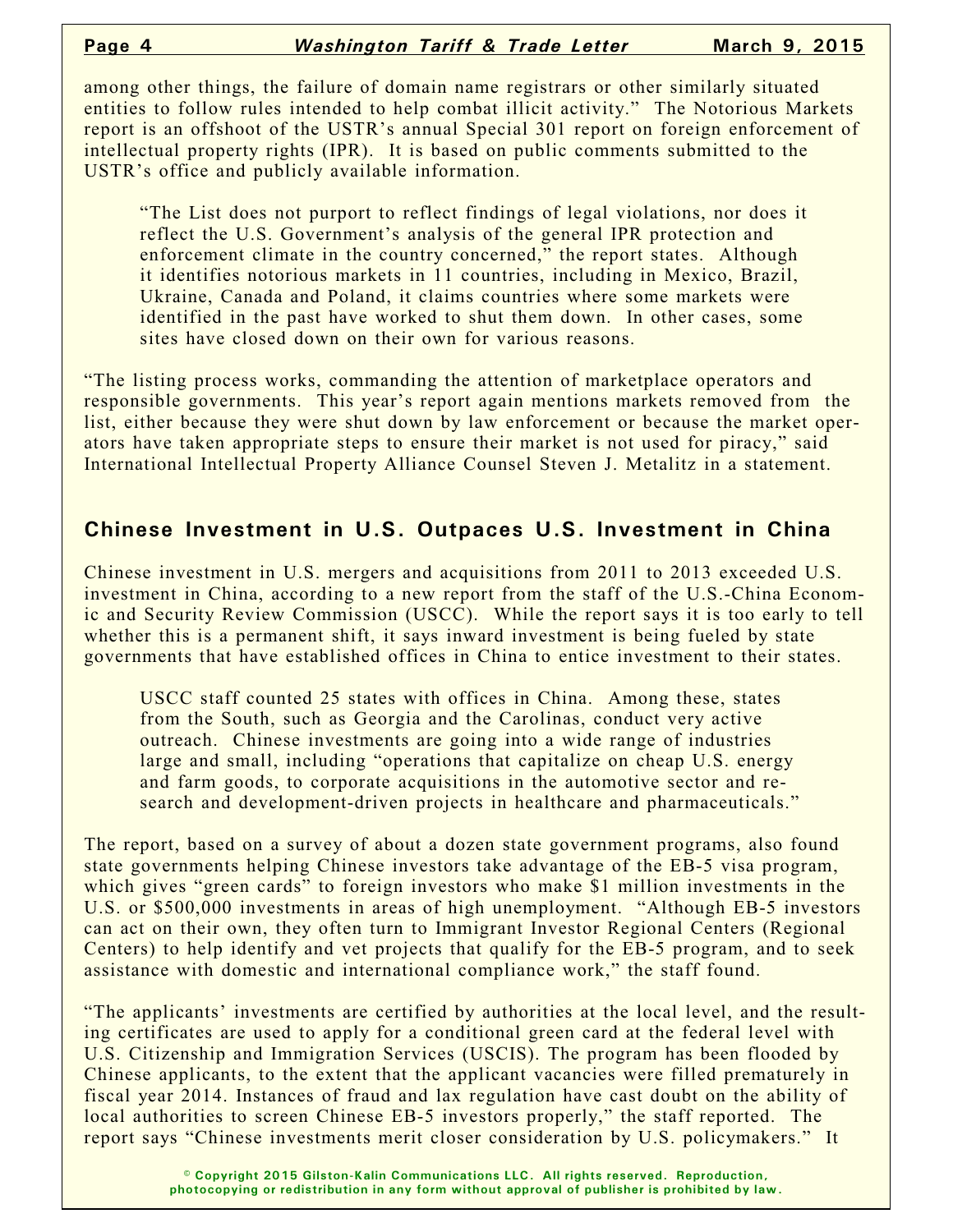says the regulation of the EB-5 visa program "could be improved in view of the rapid influx of Chinese investors and repeated instances of poorly executed and fraudulent EB-5 projects." The report also calls for federal programs to "better assist local governments in identifying opportunities for China-focused investment promotion, as well as in assessing risks to critical infrastructure and technologies."

## **Teamsters Ask USTR to Broach Trucking Debate in TPP Talks**

A month after the Transportation Department allowed Mexican truckers to operate across the U.S. border despite objections from U.S. labor unions and its own internal audit, Teamsters President Jim Hoffa asked USTR Michael Froman to revisit the issue through ongoing TPP talks. In his Feb. 24 letter to Froman, Hoffa offered "all the resources of the Teamsters Union to help you make the case to the Mexican government and to the American people that highway safety trumps foreign commercial and investment interests, as a matter of U.S. trade policy" (see **WTTL**, Jan. 19, page 6).

Transportation's Federal Motor Carrier Safety Administration (FMCSA) defended the safety of participating Mexican truckers but acknowledged that an internal Inspector General's report reached a different conclusion.

"Given the paramount importance of safe highways throughout the continental United States, and given the illegitimacy of the pilot program data and the consequent failure of the DOT to meet its statutory obligations… and given the excessive and unfair Mexican retaliation in the past, it is clear the Administration has no better option than to reopen negotiations with the Mexican government in the context of the TPP talks," Hoffa wrote.

Domestic trucking associations and unions have long fought the pilot program and allowing Mexican truckers beyond the commercial zone. The D.C. U.S. Circuit Court refused to review the pilot program in an April 2013 decision in a suit brought by the Teamsters and the Owner-Operator Independent Drivers Association.

# **More Exports Good for Business, BRT Survey Discovers**

A Business Roundtable (BRT) survey of its members discovered that more exports are good for business. The survey released March 3 of first-quarter industry plans for spending, hiring and sales asked: "If my company could sell more goods and services to foreign markets the impact on my company would" (fill in the blank). Eighty-one percent of respondents said that more sales would "help my company grow and be more competitive globally." The other 19% didn't see the benefits because they don't export, explained BRT Chairman Randall Stephenson, chairman and CEO of AT&T.

The BRT results come as U.S. forests face endangerment due to the reams of paper being used for letters to Congress and the president for and against fast-track trade promotion authority (TPA) and TPP. The latest missives were sent by former chairs of the White House Council of Economic Advisors (CEA) and 60 union presidents. The ex-CEA chairs from both Repubican and Democratic administrations wrote to House and Senate leaders March 5, urging passage of TPA, completion of TPP and TTIP negotiations. "Trade is beneficial for our society as a whole, but the benefits are unevenly distributed and some

> **© Copyright 2015 Gilston-Kalin Communications LLC. All rights reserved. Reproduction, photocopying or redistribution in any form without approval of publisher is prohibited by law.**